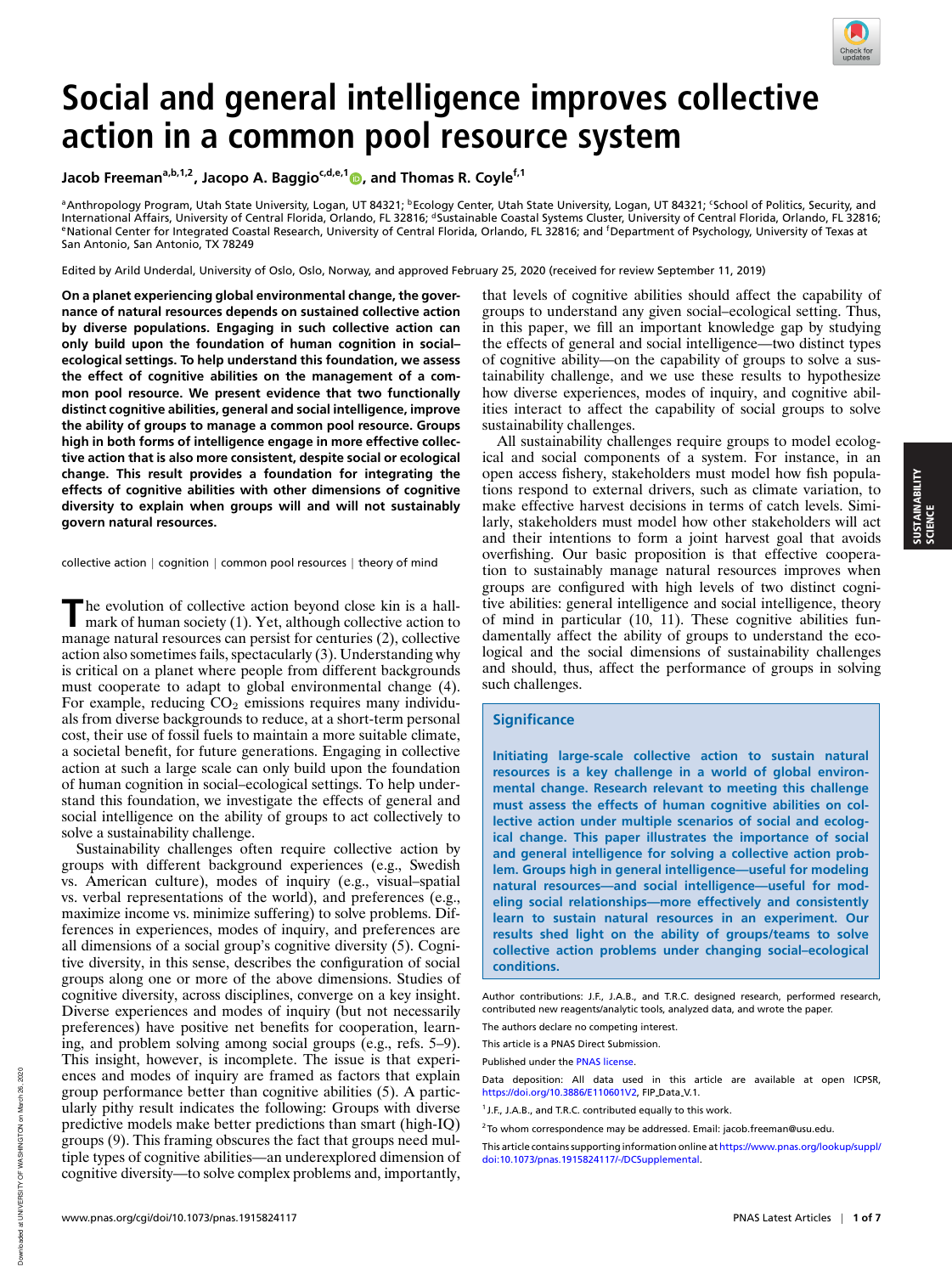The specific abilities of spatial memory, valuation of rewards, and executive control are critical to model the complex rules of an ecological system, and one single factor explains a significant amount of the variation in these abilities (general intelligence,  $q$ ) (12). Thus,  $q$  affects the ability to understand the rules of a complex system, and groups higher in overall  $g$  should better understand how to implement strategies that sustain natural resources. Similarly, social–cognitive theory of mind  $(ToM)$  is a dimension of social intelligence that refers to the ability to model what other individuals within a social group attend to (i.e., beliefs about others' locus of attention) (13, 14). In this regard, ToM serves a distinct function: ToM allows one to predict how others will act in a given situation and develop shared intentions.

In sum, we can conceive of the configuration of social groups along two axes: a g and a ToM axis (Fig. 1*A*). Groups with high  $g$  and high  $T \circ M$  should share better models of the ecological and social components of a system and, thus, should make decisions that more consistently favor higher levels of collective action to govern resources at risk for overexploitation. Groups lower in one cognitive ability or the other will display lower and less consistent performance due to misunderstanding either the ecological patterns or social situations that arise in a system. Elsewhere, we have called this hypothesis the functional intelligences proposition (FIP) (10, 11).

Several lines of evidence support the FIP. First, evidence suggests that g and ToM measure distinct processes. For instance, measures of g and ToM share very little variance among research participants tested for both abilities (10, 15–17). Similarly, autistic individuals with high  $g$  show a deficit in  $T \circ M$  (18), and when such individuals attempt to model others' attention, brain regions associated with ToM remain inactive (18). Second, proxy data for g and ToM strongly predict the performance of US state governments at providing public goods, which requires sustained collective action (11). Finally, in a limited set of common pool resource experiments, groups high in both  $q$  and  $T \circ M$  display the most effective collective action to sustain resources despite unexpected negative changes to an ecological system (10). While these studies hint that levels of  $g$  and  $T \circ M$  are partly independent abilities important for groups to solve collective action problems, the above studies ignore critical dimensions of social change, including learning by doing and changes in group size. Here, we provide a synthesis of the effects of g and  $T<sub>o</sub>M$  across multiple contexts of social and ecological change in an experimental setting. This synthesis provides a foundation to integrate multiple cognitive abilities with more traditional studies of group cognitive diversity.

To evaluate the effects of q and  $T<sub>o</sub>M$  across multiple contexts, we conducted four treatments of a controlled common pool resource experiment. In each treatment, participants played an anonymous multiplayer foraging game for six rounds (19) and experienced an unexpected perturbation in round four of the game. Two treatments simulate a negative perturbation to the system that makes collective action more difficult (a reduction in resource growth rate or an increase in group size), and two treatments simulate a positive perturbation (an increase in resource growth rate or a reduction in group size; *SI Appendix*, section 1). In the experiment, the optimal strategy for a group to harvest tokens, regardless of treatment, is to let the tokens grow, without harvest, until very near the end of a round and then harvest every last token just as time expires. While sustaining the resource is necessary to maximize the collection of tokens, sustaining the resource is not sufficient for maximizing the harvest of tokens (i.e., groups may leave tokens in the commons even though they do not carry over from round to round). Measuring both types of performance allows us to understand whether groups with different levels of g and ToM prefer sustaining over maximizing resources or vice versa.

To assess the governance of the resource we use four metrics. First, to estimate the sustainable governance of resources we measure the proportion of time a group leaves tokens in the commons during a round (Time). Second, to assess the consistency of resource governance despite social–ecological changes we measure the coefficient of variation of Time over rounds two through six (CV Time). The greater the proportion of time a group leaves tokens in the commons in a given round or on average over all rounds (Mtime), the more effectively they work together to sustain the resource. The less consistently groups sustain tokens over rounds, the more sensitive they are to social–ecological change. Third, we assess the ability of groups to maximize token harvest (*Tokens*) and finally, we assess the consistency of token maximization by measuring the coefficient of variation of *Tokens* over rounds two through six (CV Tokens). We estimate both the effectiveness of performance and the consistency of performance (coefficient of variation) because the FIP (11) suggests that groups high in both g and  $T \circ M$  should



**Fig. 1.** (*A*) Heat map of the predicted effects of *g* and *ToM* on the mean performance of groups. Yellow indicates poor performance and red indicates high performance (measured as either *Mtime* or *Mtokens*). (*B*) Path model of the effects of *g* and *ToM* on the sustainability of resource harvest in round one (R1) and the consistency of sustainable harvest in rounds two to six. (*C*) Path model of the effects of *g* and *ToM* on the level of optimal harvest in round one and the consistency of optimal harvest in rounds two to six. See *SI Appendix*, section 3 for analysis of the "control variables." (*D*) Predicted learning curves in the negative perturbation and positive perturbation treatments.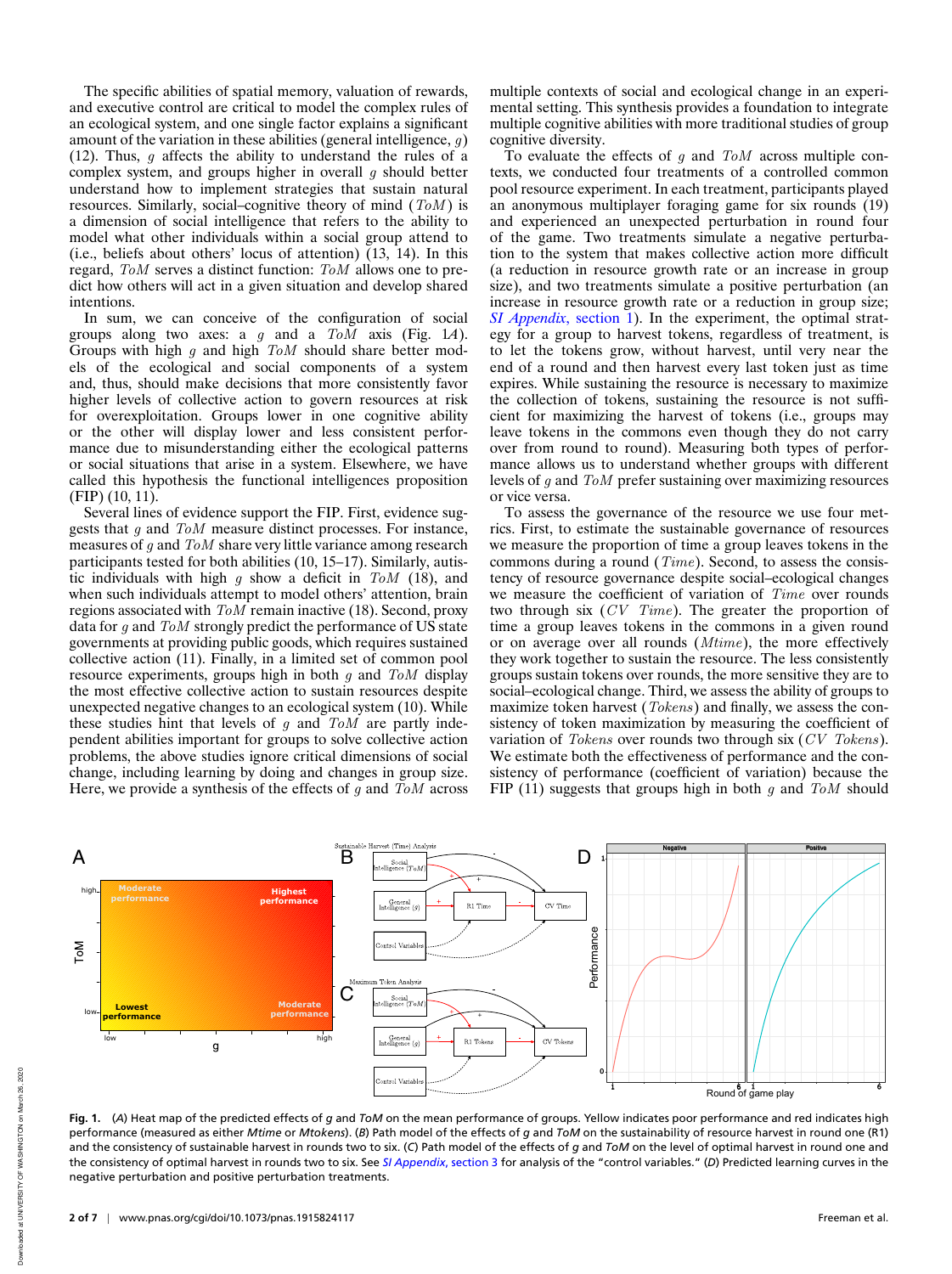not only more effectively engage in collective action but also do so more consistently.

Six predictions guide our analysis. Prediction 1:  $g$ , on average, improves the ability of groups to engage in collective action to sustain a common pool resource (Mtime) and maximize the production of the resource (*Mtokens*). Higher average  $q$  means better models of a resource's dynamics (12). Understanding the resource's ecology is a cumulative task for a group: "I understand X, and you understand Y"; together we understand  $X +$  $Y > X$  and  $\overline{X} + Y > Y$  (20). Thus, groups that have better average models of the resource should understand that to maximize their harvest, they must first sustain the resource (increasing Mtime) and should also know to collapse the resource prior to the end of a round to harvest more tokens (increasing Mtokens). Prediction 2: Groups with all individuals high in  $T_0M$  should better model the intentions of other actors and better form the joint goal of sustaining the resource. ToM affects social interactions more critically than  $g$ , and this modeling ability is a conjunctive task where the minimum level of  $T \circ M$  determines the nature of the interaction within a group (20, 21). The collective management of a common pool resource is a conjunctive task because all members of a group must attend to the goal of sustaining the resource. Thus, we expect that higher minimum levels of ToM lead to groups better at forming a joint goal to sustain the resource (increasing  $Mtime$ ). Further, to maximize the resource, groups must first sustain it. Thus, we expect ToM to improve, on average, how well groups maximize the harvest of resources (increasing Mtokens). Fig. 1*A* summarizes these two predictions.

Prediction 3: G and ToM have positive effects on sustaining and maximizing the resource in round one. Round one is a novel environment in which individuals who have trained separately learn how to play the game jointly through trial and error. Following the FIP, groups with high  $g$  and  $T \circ M$  should have better models of the resource and social situation entering the game and thus perform more effectively. As illustrated in Fig. 1 *B* and *C*, this means that g and ToM should have positive direct effects on the performance of groups in round one of the game. Prediction 4: We expect  $g$  and  $T \circ M$  to impact the consistency of performance through the effects of these abilities on the performance of groups in round one and round one's effect on the consistency of performance (red path arrows in Fig. 1 *B* and *C*). Previous studies of repeated games indicate that performance in round one has a reputation effect on future rounds (22, 23). Given the strong ceiling effect in the ability of groups to sustain or maximize a resource (e.g., they can sustain it only for the length of a round), the success of game play in round one should impact how consistently groups perform over subsequent rounds. Groups who perform well from the start should perform more consistently because they have less room to improve and because they establish a stronger rapport with group mates. Groups who begin poorly should perform less consistently as learning between rounds and perturbations lead to larger gains and losses due to trial and error on the part of groups who have less rapport. Prediction 5: In contrast to the indirect effects of q and  $T \circ M$ , we expect  $g$  and  $T \circ M$  to have opposite direct effects on the ability of groups to consistently sustain and maximize the harvest of the resource. Previous research indicates that high- $g$  individuals tolerate more risk than others (24, 25) and should understand that reputation may carry over from round to round but not the collapsed resource. Thus, groups high in  $g$  should be more willing to harvest as much as possible and make sure that they get "theirs" in any given round. Conversely, previous research indicates that ToM associates with more other-regarding preferences (26) which should lead to more investment in the joint goal of sustaining the resource. In this context, we expect groups high in minimum ToM to be more other regarding and less sensitive to changes in the experimental environment because they harvest

more cautiously, favoring hitting a consistent target rather than maximizing returns in any given round per se.

Prediction 6: Fig. 1*D* summarizes the form of two learning curves that we expect groups to display as they learn how to sustain the resource (Time). The panel labeled negative in Fig. 1*D* illustrates how we expect collective action to sustain the resource to change over six rounds of game play when groups face an unexpected negative perturbation. In this case, we expect an increase in Time, followed by a decrease immediately after the perturbation itself, followed by an increase in Time. Conversely, in the positive perturbation treatments, we expect an increase in Time over all six rounds with negative marginal returns as groups approach the maximum ability to cooperate. In both types of treatments, groups high in  $g$  and  $T \circ M$  should display learning curves consistently above the mean curve of all groups, whereas groups low in both abilities should display curves consistently below the mean. Groups specialized in  $g$  or  $T \circ M$  could result in curves sometimes above or below the mean.

## Results

We first summarize our results and then discuss them in detail. In general, we find that  $g$  and  $T \circ M$  increase the ability of groups to engage in collective action to sustain resources; however, only q improves the ability of groups to maximize harvest (Fig. 2 *A* and *B*). In addition, g and ToM improve the ability of groups to sustain resources in round one (Fig. 2*C*) but have little effect on the ability of groups to maximize tokens in round one (Fig. 2*D*). The performance of groups in round one has a positive and significant effect on their ability to consistently sustain the resource in subsequent rounds (Fig. 2*C*) but a negative effect on their ability to consistently maximize harvest (Fig. 2*D*). Finally, groups faced with a negative perturbation display a cubic learning curve while groups faced with a positive perturbation experience a continuously increasing curve with declining marginal returns (Fig. 3). In short, the FIP helps us understand when groups will act collectively to sustain resources but not to maximize production.

For example, Fig. 2 illustrates the marginal effects of  $g$  and general least squares (GLS) ToM on the average performance of groups from two GLS regressions. In Fig. 2*A*, as g and ToM increase, groups more effectively sustain the resource on average (shading becomes redder on the diagonal from left to right). However, groups become more effective at maximizing their harvest, on average, only as g increases in Fig. 2*B* (shading becomes redder horizontally). Fig. 2 *C* and *D* illustrates a similar result. G and ToM have positive and significant effects on the ability of groups to sustain the resource in round one  $(Time)$ , but only weak and insignificant direct effects on the ability of groups to maximize production in round one (Tokens). Rather, treatment type (positive or negative perturbation) most strongly and significantly impacts the ability to maximize production in round one. Groups who begin harvesting in a challenging environment do a poorer job of maximizing production (*SI Appendix*, Tables S3–S8).

With respect to the consistency of performance,  $q$  and  $T \circ M$ have negative and significant indirect effects on CV Time through their effect on group performance in round one (Fig. 2*C*, *Ind g* = −0.078, *P* = 0.03; *Ind ToM* = −0.063, *P* = 0.06); however, g and ToM have positive and insignificant indirect effects on CV Tokens through their effect on group performance in round one (Fig. 2*D*, *Ind*  $q = 0.009$ *, P = 0.65; Ind ToM =*  $0.01, P = 0.54$ . The above result contrasts with the direct effects of  $g$  and  $T \circ M$  on the consistency of performance.  $G$  and  $T \circ M$ have weak, positive, and insignificant direct effects on CV Time. Conversely, g has a positive and significant direct effect on CV Tokens, and ToM has a negative and significant direct effect on  $CV$  Tokens. This suggests that  $g$  and ToM may underlie different preferences for maximizing returns.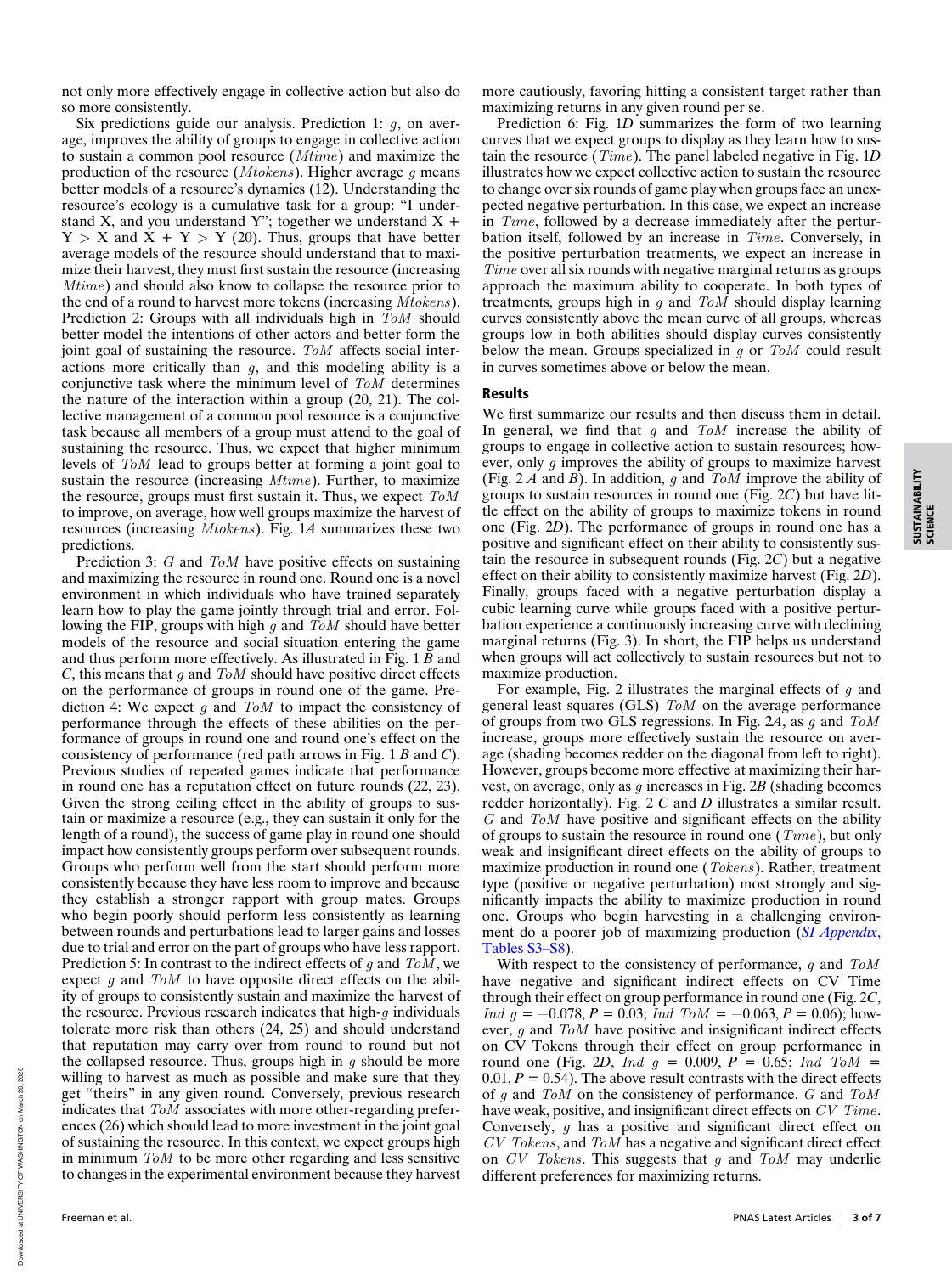

**Fig. 2.** (*A*) Heat map of the marginal effects of *g* and *ToM* on *Mtime*. (*B*) Heat map of the marginal effects of *g* and *ToM* on *Mtokens*. (*C* and *D*) Path model that describes the effects of *g* and *ToM* on the effectiveness of collective action in round one (*Time* and *Mtokens*) and the effects of *g*, *ToM*, and performance on the coefficient of variation in performance in rounds two to six. R1 stands for round one. Standardized coefficients; significance is indicated at \*\*\**P* < 0.01 and \*\**P* < 0.05.

Finally, a cubic learning curve best fits the data in the negative perturbation treatments (Fig. 3 *A* and *B*). In addition, in both the "four-to-eight" group size and "high-to-low" resource treatments, g and ToM have positive and significant independent effects on the sustainability of the resource. This is consistent with the results presented above (Fig. 2 *A* and *C*). Similarly, the first term of the polynomial on Round significantly interacts with  $g$  and ToM. Groups low in  $g$  and ToM actually experience faster increases in performance between rounds one and three than groups high in  $g$  and  $T \circ M$  (the red curve is steeper than the blue curve over the first three rounds). These results are consistent with our path model results above; groups with higher  $q$  and ToM perform better in round one and have less room to improve than groups low in these factors.

An important difference exists between the four-to-eight and high-to-low treatments. The interaction effect between the second term of the Round polynomial, g and ToM indicates a negative and significant interaction in the four-to-eight treatment. Groups high in ToM experience a larger decline in performance than groups low in ToM following an increase in group size. The impact of this decline in performance is moderated by increases in g. As one moves from *Left* to *Right* across the panels in Fig. 3*A*, the post–round-three dip in performance increases in its minimum value. Low- $ToM$ , high-g groups are predicted to perform the best following the increase in group size, although predicted performance subsequently converges in rounds five and six. This is an indication of a subtle trade-off. Groups high in ToM may be good at establishing a joint goal, and high-q, high-ToM groups perform better until the group size perturbation hits. Postperturbation, high- $q$ , low-ToM groups best maintain collective action when group size increases. In this circumstance, specializing in  $g$  may be useful, but it will entail worse performance early on in the game. Conversely, high- $q$ , high- $T<sub>o</sub>M$  groups sacrifice a little performance postperturbation, but sustain the resource more consistently at a high level across all six rounds.

Fig. 3 *C* and *D* illustrates the marginal effects of Round, g, and ToM in the positive perturbation treatments. Consistent with Fig. 1*D*, the "low-to-high" resource condition is best fitted by a quadratic function. Conversely, the "eight-to-four" treatment is best fitted by a cubic function. This indicates that when group

g has a positive and significant effect on the ability of groups to maximize the production of the resource. Over sequential rounds of resource management, groups consistently learn to better govern the resource; however, especially in the negative perturbation treatments, groups high in  $q$  and  $T \circ M$  sustain the

the resource over time.

resource better than groups high in only one cognitive ability. High levels of two separate, well-defined cognitive abilities  $(g \text{ and } ToM)$  improve the ability of groups to solve a complex collective action problem. This has at least two important implications.

size changes from eight to four, most groups perform worse, but then collective action begins to stabilize/recover. In both of these treatments, the only variable that has a significant independent effect (other than Round) is g. Groups with higher mean g scores sustain the resource more effectively than groups with lower  $g$ . In both of these treatments, there are no statistically significant interactions. G and learning by doing impact the ability to sustain

On a planet undergoing global environmental change, the sustainable governance of natural resources depends on sustained collective action by diverse populations. Sustained collective action to govern resources must build upon the foundations of human cognition in social–ecological settings. In this paper, we study the effects of two fundamental human cognitive abilities:  $g$  and ToM. Partly consistent with the FIP,  $g$  and ToM both have positive effects on the ability of groups to effectively and consistently sustain a common pool resource. However, only

Discussion: Cognitive Ability–Diversity Interaction

First, the benefits of learning by doing have been known for production processes for a long time (27). Learning by doing also helps groups understand how to solve sustainability challenges; however, learning by doing creates a fit between behavior and a current sustainability challenge that may change over time. Our results suggest that the configuration of a group in terms of  $g$  and ToM significantly affects the adaptive capacity of a group to not only learn to more effectively manage a current challenge but also respond to changing environmental conditions. To sustain a resource, despite perturbations, groups need to both understand the resource (activate  $g$ ) and form an effective joint goal (activate  $T o M$ ). However, to maximize production, groups just

Downloaded at UNIVERSITY OF WASHINGTON on March 26, 2020

Downloaded at UNIVERSITY OF WASHINGTON on March 26,

2020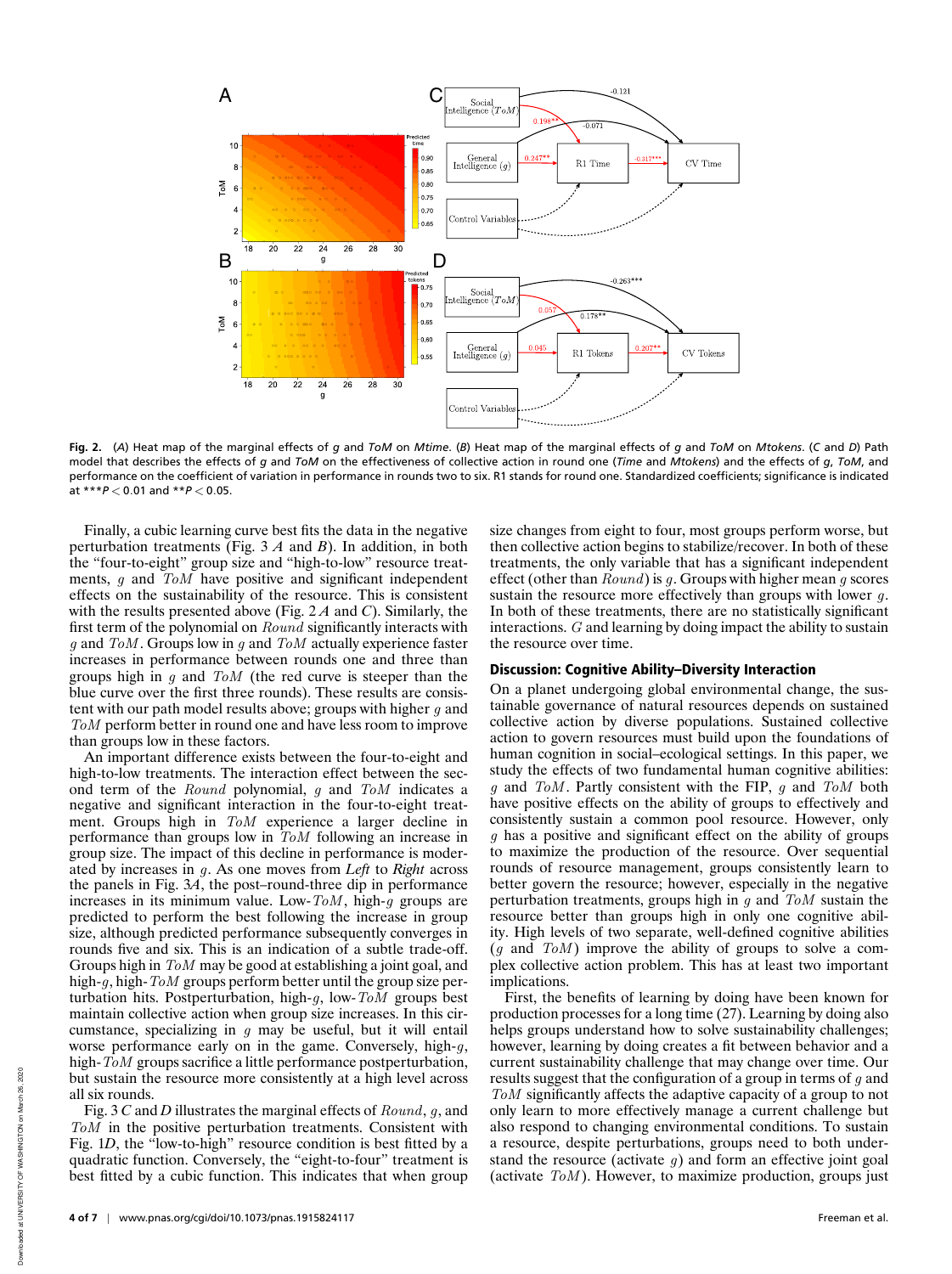

**Fig. 3.** Three-way marginal effect plots. Green curves illustrate groups with mean *ToM* scores, blue curves one SD above mean *ToM*, and red curves one SD below. In each set of three graphs, panels move from one SD below the mean group *g* score (estimated by ACT) to the mean to one SD above. (*A*) Four-to-eight group size (negative) perturbation treatment. (*B*) High-to-low growth rate (negative) perturbation treatment. (*C*) Eight-to-four group size (positive) perturbation treatment. (*D*) Low-to-high growth rate (positive) perturbation treatment.

need to understand how the resource works (activate  $q$ ), which implies little attention paid to the joint consequences of actions on others. Higher  $g$  and  $T \circ M$  are necessary for groups to most effectively take advantage of the benefits of learning by doing and still respond to changing circumstances to achieve sustainability goals.

Second, our results provide a foundation to model the joint rather than alternative effects of cognitive abilities and other dimensions of cognitive diversity on the capability of groups to sustain natural resources. This framing is important to scale the cognitive foundations of collective action up to promote largescale collective action among diverse populations. For instance, Fig. 4 captures two basic postulates: 1) All else equal, the capability of groups to find solutions to sustainability challenges increases with more diverse experiences and modes of inquiry, which we call representational diversity, and then decreases due

to the increasing costs of representational gaps (7, 28, 29). Representational gaps refer to how much energy it takes to get everyone focusing on the same goal such that group effort does not degrade into everyone working at cross-purposes (29). For example, Aggarwal and coworkers (7) illustrate that collective intelligence, a measure of the ability of teams to perform well on a battery of tasks (30), first increases and then decreases with increasing diversity in how teams represent problems (visual– spatial vs. verbal). In short, an optimal representational diversity exists to solve a given sustainability challenge.

2) The diversity and nonlinearity of the ecological environment (ecological complexity) and the diversity of goals and distribution of knowledge in a system (social complexity) determine the benefits of cognitive abilities, which affects the costs and benefits of diverse experiences and modes of inquiry. The dashed horizontal lines in Fig. 4 that intersect the red and blue

SUSTAINABILITY SUSTAINABILITY<br>SCIENCE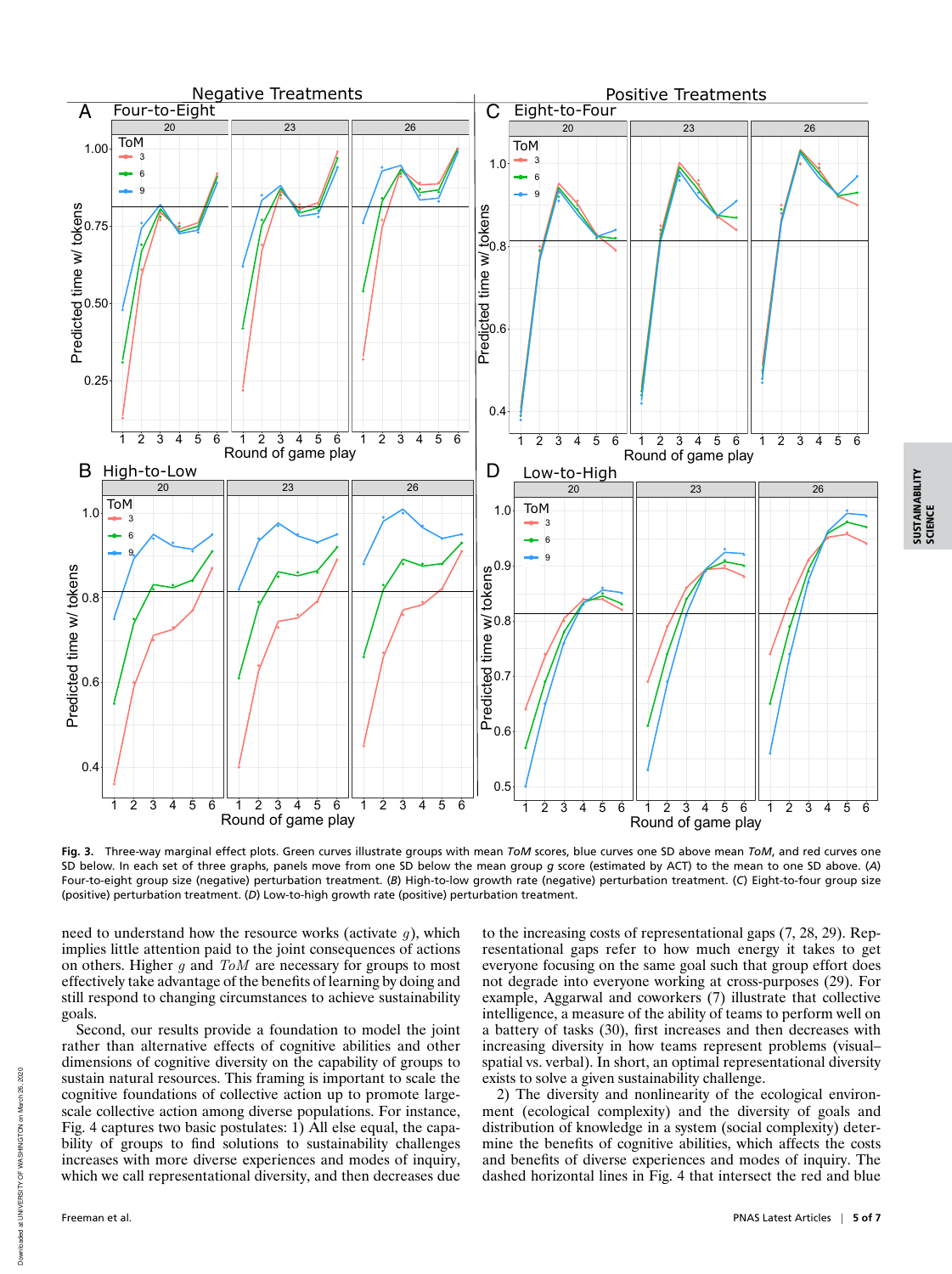

**Fig. 4.** Hypothesized relationships among representational diversity, sustainable collective action, and functionally distinct cognitive abilities.

"representational diversity–sustainability curves" illustrate this postulate. Moving from the simpler ecological challenge (lower purple horizontal line) to the harder challenge (upper purple horizontal line), groups need higher  $q$  and more representational diversity to understand the dynamics of the system and engage in effective collective action. They need higher  $q$  to better reduce uncertainty about the ecological components of the system and more diverse experiences and modes of inquiry to explore a greater range of solutions, a key benefit of diverse experiences and modes of inquiry (5). Similarly, when problems become more complex socially, which is partly a consequence of increasing cognitive diversity along several dimensions, even simple ecological problems require higher ToM to achieve a sustainable outcome (compare the lower red and blue curves in Fig. 4). An increase in social complexity means an increase in representational gaps as the knowledge needed to solve a sustainability challenge becomes more fragmented, and we propose that increases in ToM reduce these representational gaps, leading to a better-defined joint goal/preference (30, 31).

This graphic model makes testable predictions. Most relevant here, when groups face more difficult ecological problems that require collective action, they need higher  $q$  to solve such challenges, but  $q$  is not sufficient. Such groups also need more representational diversity to improve the ability of the group to search for and discover appropriate solutions. Higher  $ToM$ maximizes the benefits of such representational diversity. For example, consider the foraging game studied in this paper. Holding treatment and the  $g$  of groups equal, we would expect increases in representational diversity to first increase and then decrease the ability of groups to sustain the resource, on average. The inflection point at which the performance curve peaks is key. We expect that higher ToM moves the peak of the curve to a higher level of representational diversity (e.g., sustainability peaks at a representational diversity value of four as opposed to three). One could make similar predictions across types of behavioral games, holding representational diversity equal, based on variation in the social–ecological complexity of the games.

In the end, groups with high levels of multiple intelligence capacities (high q and  $T<sub>o</sub>M$ ) engage in more effective collective action to sustain resources than groups with lower levels. We propose that these functional cognitive abilities moderate the effects of cognitive diversity on the ability of groups to act collectively to solve problems. Understanding such interactions is key to integrating diverse populations at large scales to solve sustainability challenges.

## Data and Methods

The experimental common pool resource system consists of a spatially dispersed resource (tokens) that grows according to a density-dependent function (*SI Appendix*, section 1). Each participant received \$0.02 per token harvested. Thus, individuals constantly faced the temptation to harvest tokens quickly to maximize their revenue in the short run. However, this strategy has a community cost: The tokens deplete and collapse. In each treatment, groups of four or eight anonymous individuals harvest tokens for six rounds (180 s each) on a  $20 \times 20$  grid (SI Appendix, section 1). In the negative treatments, we evaluated the effects of a negative change in the growth rate or an increase in group size on the ability of groups to collectively harvest tokens. In the positive treatments, we evaluated the effect of a positive change in the growth rate of the resource or a decrease in group size on collective action. In all treatments individuals had the option to communicate before each round of the game. This study complied with all relevant ethical regulations for work with human participants, informed consent was obtained by each participant, and the research was approved by the Institutional Review Boards (IRBs) at Utah State University (protocol 7664) and at the University of Texas at San Antonio (document HRP-522, IRB no. 16-256).

We measured the proportion of *Time* per round that a group leaves tokens in the commons to estimate how well groups sustain the resource, and we measured how closely groups approximated the maximum possible per person harvest of tokens if they follow the optimal strategy (*SI Appendix*, section 2). We use the coefficient of variation of Time and Tokens in rounds two through six to measure the consistency of performance. We calculated this for rounds two through six, excluding round one, because we expect the performance of groups in round one to set a baseline expectation for performance in the following rounds. To measure  $q$ , participants were asked to release their official ACT/SAT scores. ACT/SAT scores correlate highly with IQ scores and other measures of  $g$  (corrected  $r = 0.86$ , refs. 32 and 33), which drives the predictive validity of cognitive tests (ref. 12, pp. 270 to 301). We used equivalence tables from the College Board 2016 to transform SAT scores into ACT scores  $(34)$ . To estimate group g we averaged such scores at the group level. To measure  $T_0M$ , each participant completed a short story test (SST) designed to measure social reasoning (35). The SST requires reasoning about the mental states of characters in a short story (35) and estimates social–cognitive theory of mind (13). To estimate group  $T<sub>o</sub>M$ , we used the minimum  $T<sub>o</sub>M$  score within a group, following the saying that one "low  $T_0M$ " can have detrimental effects on the overall group by increasing conflict and reducing the effectiveness of joint attention (*SI Appendix*, section 2). All data reported in this paper are available at https://doi.org/ 10.3886/E110601V2 (36).

To assess the effect of  $g$  and  $T \circ M$  on  $M$ time and  $M$ tokens we used GLS regression fitted by maximum likelihood. To estimate the effects of  $g$  and  $T \circ M$  on round one and the coefficient of variation of performance in rounds two to six, we used simultaneous equations with bootstrapped standard errors (*SI Appendix*, section 3). To evaluate the functional forms of the collective action learning curves in each specific treatment over six rounds, we first ran GLS regressions to identify the form of the curve that best fitted the data in each treatment (i.e., we compared the fit of the linear, quadratic, and cubic functions). We then built specific statistical models that interacted Round, g, and ToM to evaluate whether these variables modified the learning curves as expected. We used linear mixedeffects models to model the effects of groups of eight in the group size treatments (see *SI Appendix*, section 4 for step-by-step details).

**ACKNOWLEDGMENTS.** We gratefully acknowledge the support of the National Science Foundation Grant SMA-1620457.